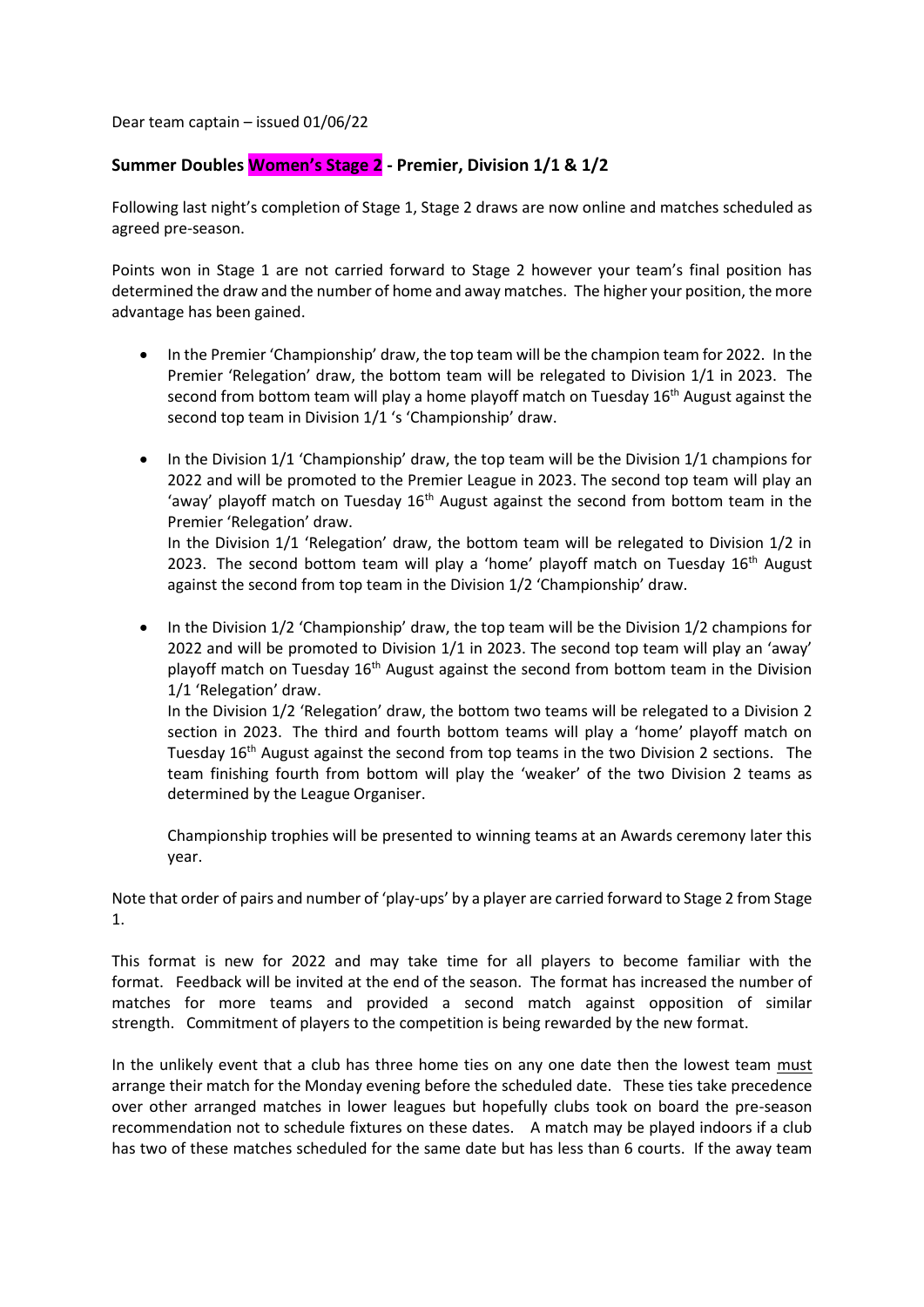declines to play indoors then the lower team's match must be scheduled for the Monday evening before the scheduled date.

Thank you for your cooperation with these arrangements.

I hope that the above is clear and would be grateful if you can now advise your players and the person in your club responsible for court bookings. I am happy to answer any queries from team captains if you have read the above and the online Rules and are still not clear. Please discourage individual players from submitting queries.

Good luck with your matches

Dear team captain

## **Summer Doubles Men's Stage 2 - Premier, Division 1/1 & 1/2**

Following last night's completion of Stage 1, Stage 2 draws are now online and matches scheduled as agreed pre-season.

Points won in Stage 1 are not carried forward to Stage 2 however your team's final position has determined the draw and the number of home and away matches. The higher your position, the more advantage has been gained.

- In the Premier 'Championship' draw, the top team will be the champion team for 2022. In the Premier 'Relegation' draw, the bottom team will be relegated to Division 1/1 in 2023. The second from bottom team will play a home playoff match on Friday 19th August against the second top team in Division 1/1 's 'Championship' draw.
- In the Division 1/1 'Championship' draw, the top team will be the Division 1/1 champions for 2022 and will be promoted to the Premier League in 2023. The second top team will play an 'away' playoff match on Friday  $19<sup>th</sup>$  August against the second from bottom team in the Premier 'Relegation' draw. In the Division 1/1 'Relegation' draw, the bottom team will be relegated to Division 1/2 in

2023. The second bottom team will play a 'home' playoff match on Friday 19<sup>th</sup> August against the second from top team in the Division 1/2 'Championship' draw.

• In the Division 1/2 'Championship' draw, the top team will be the Division 1/2 champions for 2022 and will be promoted to Division 1/1 in 2023. The second top team will play an 'away' playoff match on Friday  $19<sup>th</sup>$  August against the second from bottom team in the Division  $1/1$ 'Relegation' draw. In the Division 1/2 'Relegation' draw, the bottom two teams will be relegated to a Division 2

section in 2023. The third and fourth bottom teams will play a 'home' playoff match on Friday 19<sup>th</sup> August against the second from top teams in the two Division 2 sections. The team finishing fourth from bottom will play the 'weaker' of the two Division 2 teams as determined by the League Organiser.

Championship trophies will be presented to winning teams at an Awards ceremony later this year.